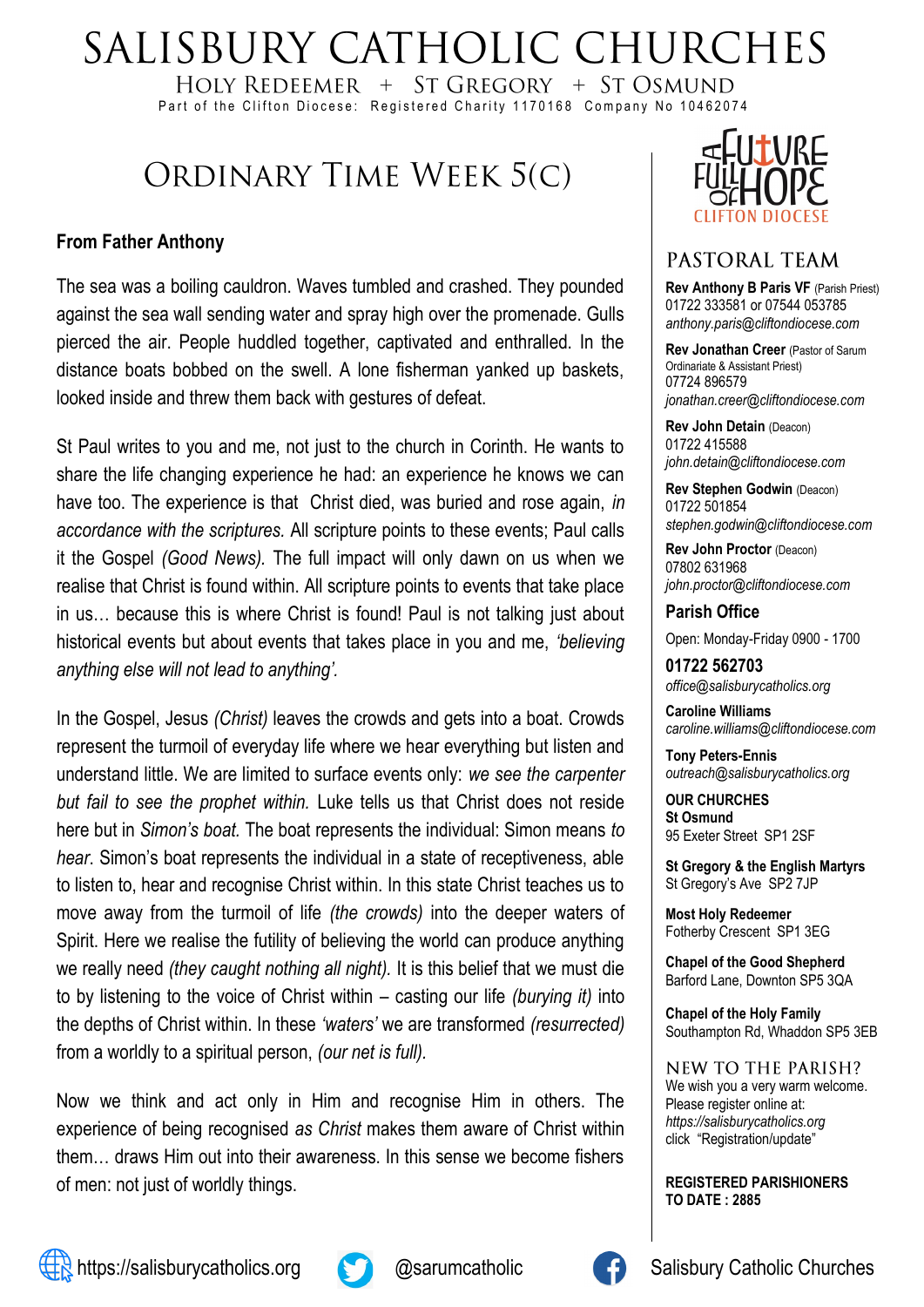#### SAINT SCHOLASTICA - 10 FEBRUARY

The sibling Saints, Scholastica and Benedict gave themselves totally to God and gave highest priority to deepening their friendship with him through prayer. They sacrificed some of the opportunities they would have had to be together as brother and sister in order to better to fulfil their vocation to the religious life. In coming closer to Christ, however, they found they were also closer to each other. In joining a religious community, they did not forget or forsake their family but rather found more brothers and sisters. For the story of Saint Scholastica click on the image in the 'Top News' box or [click here.](https://salisburycatholics.org/blog/st-scholastica)

**WELCOME THE STRANGER - online event** We are invited to join Caritas Plymouth for an online event on the Feast of St Josephine Bakhita this coming Tuesday 8 February 2022 from 5pm to 6pm to reflect on the challenges facing refugees and migrants and the threat of modern slavery. Please click on the image in the 'Top News' box or [click here](https://salisburycatholics.org/welcome-stranger) to register and read the story of St Josephine.

**Fr Nicholas King and St John's Gospel**. Tisbury Catholic Church with Tisbury Christian Council invite you to a talk in the comfort of Tisbury Methodist Church (High Street, Tisbury SP3 6HE). Just before COVID, popular speaker Nicholas King SJ gave a series of talks on the Gospels. He delivered a hour plus on each of the Gospels of Matthew, Mark and Luke before large groups of listeners. Then Covid struck! His final talk on St John's Gospel has had to wait. At last we have a date: Saturday 19 February at 11.30am. There is no charge, but donations will be welcomed. For further information call Fr Robert on 01747 870 228.

**Contemplative Prayer** from - 12.30pm on Monday 7 February in St Osmund's Church. All welcome.

**Syro-Malabar Rite Mass** is moving to the third Sunday of each month (this month on 20 February) with the Rosary at 4.30pm and Mass at 5pm,at Holy Redeemer.

**Poems for Palestine** On Wednesday 2 March, you are invited to come and share in the reading of some of a collection of poems at the Quaker Meeting House in Wilton Road from 2.30pm - 4pm. The poems are taken from the book 'Poems for Palestine' which can be ordered through Waterstones or Hesperus Press for £9.99 which includes a donation of £1 to Palestine Children's Relief Fund. Everyone welcome.

**World Day of Prayer: Friday 4 March** There is an inter-denominational event on at 2.30pm in Salisbury Methodist Church, St Edmund's Church Street. All welcome.

**The Nicodemus Group** continues next Wednesday 9 February at 7pm in the Parish Rooms at St Osmund's. Please contact: *nicodemus@salisburycatholics.org* to register to attend. For more information, click the 'Explore Your Faith' item on our website main menu bar or [click here.](https://salisburycatholics.org/explore-your-faith)

**My Generation** meets on the 1st & 3rd Wednesdays of each month in St Gregory's Hall at 2pm. At the next meeting on the 16 February we will have bingo. For more information contact Chris on 01722 321109

**Art Group** meets on Mondays between 10.30am-12.30pm in St Osmund's Parish Rooms. All are welcome, whether you have painted or drawn before or never. Contact John and Elizabeth on 01725 510310

**Bible Book Club** meets on Tuesdays in the Parish Rooms 10:45am-12:30pm. Please join us as we read and study the Psalms. For further details contact John Lester 07899 244072.

**Rosary Group** meets to pray the Rosary together via Zoom on each Wednesday at 2.30pm. Please contact Josephine on 01722 328410 for information. Everyone is welcome to join.

**Bridge Club** The St Osmund's Bridge Club meets every Tuesday from 1 to 4pm in the Parish Rooms. For further information, contact Gill on 01722 329341.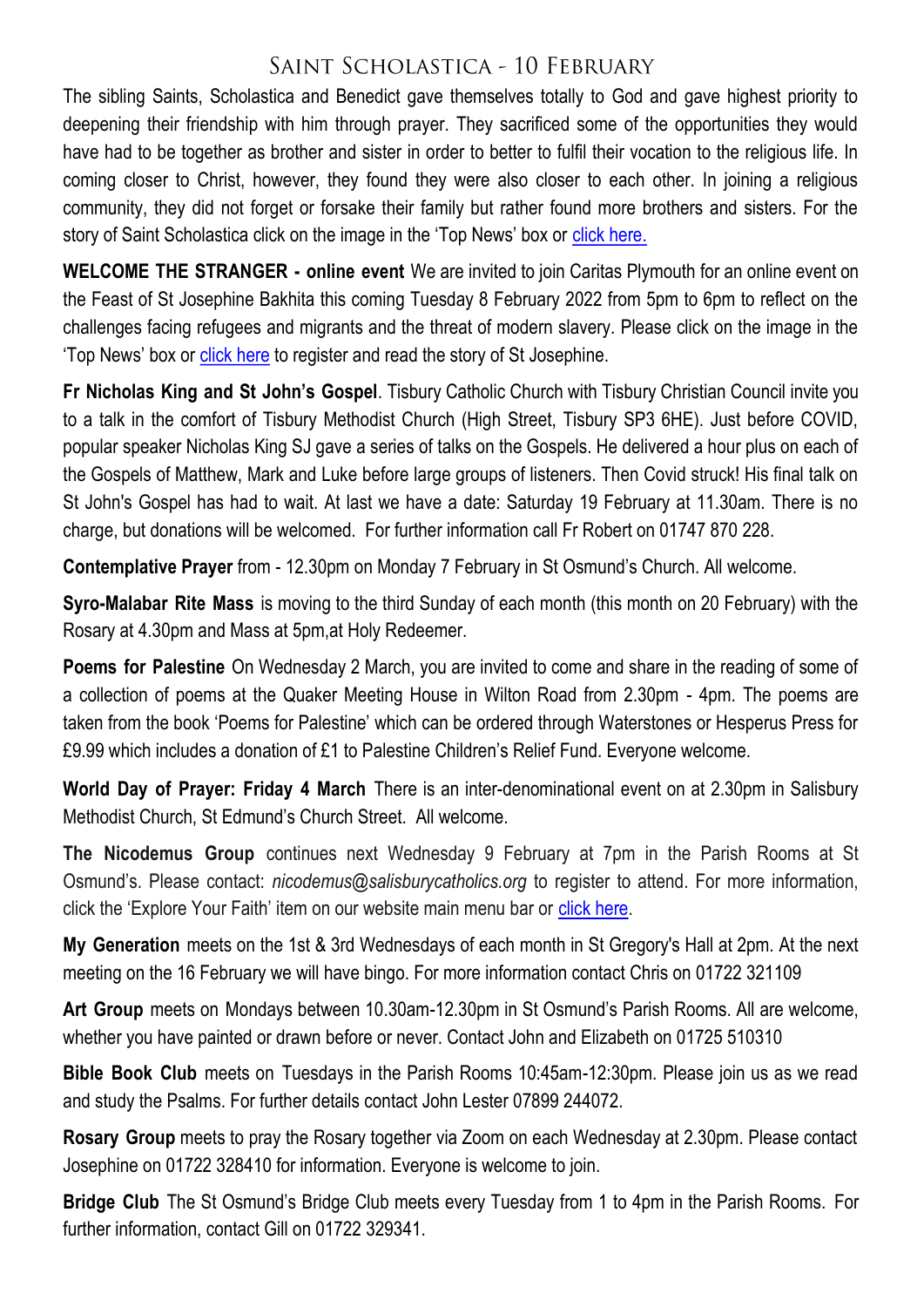## FOR A SYNODAL CHURCH: COMMUNION, PARTICIPATION, MISSION

**The Synodal Conversations** are now complete. We wish to thank everyone who took part: facilitators, notetakers, and participants. The next step is to condense the notes and submit the outcome to the Diocese by the end of this month. Bishop Declan and his Synod Team will then submit a report drawn from all the parishes to the Bishop's Conference for England & Wales. All the information on the Synod, including explanatory videos, feature on our website. Click the 'Synodal Church' button on the homepage or [click here.](https://salisburycatholics.org/synodal-church)

**LAST CALL for Confirmation 2022** Bishop Declan will be coming on 5 July this year. We are looking to book a Retreat Centre for our Candidates. If you have not already booked, please do so **NOW** to allow the booking to proceed. Candidates need to be Yr 9 and above. To register please click on the 'Registration' button on our homepage or [click here](https://p3.pamis.co.uk/salisbury/onlined01cab) and then select 'Confirmation Application'**.** 

**First Holy Communion 2022** will take place over the weekend of **21 and 22 May.** Preparation this year consists of sessions aimed at assisting parents to prepare their child and separate sessions for the children. The second Parents' session is tomorrow, Saturday 5 February. The first Children's session is on 12 March (it is important that the children attend **ALL** of their sessions). All sessions are at 2pm at St Gregory's. The Programme timetable is available on our website: select 'Sacraments' on the main menu and then 'Holy Communion', or [click here](https://salisburycatholics.org/holy-communion) .

**Baptism Preparation** If you have a child that you would like to be baptised in one of our churches, you will need to attend a parents' preparation course. For baptisms at St Osmund or Holy Redeemer please contact Deacon John Proctor on 07802 631968 or email *john.proctor@cliftondiocese.com* and at St Gregory contact Deacon Stephen Godwin by email *stephen.godwin@cliftondiocese.com*

**Congratulations and welcome** to Posie Fitzpatrick who received the Sacrament of Baptism last Sunday 30 January. Please keep Posie and her parents and godparents in your prayers at this special time.

**Liturgy – A Call to Love** Our Diocesan Liturgy Office has produced a series of videos, entitled 'A Call to Love' to remind and encourage us of the importance of the Mass in our lives. We have two more videos on our website: 'Liturgy – holding us in Communion' by Bishop Declan Lang and 'Liturgy as Mission' by Cath McCarthy. To watch, click on the 'A Call to Love' image in the 'Top News' box on our homepage or [click here.](https://salisburycatholics.org/call-love)

**Luke's Gospel** Christopher Piggins continues to read Luke's Gospel with the recording of Chapters 9 and 10 of 'The Galilean Ministry' moving into 'The Journey to Jerusalem'. To watch, click on the 'Luke's Gospel' button on our home page or [click here.](https://salisburycatholics.org/lukes-gospel)

**The God Who Speaks** We have a 3 minute reflection by Bishop Jim Golka on this Sunday's readings (5th Sunday in Ordinary Time C). We have two messages: from Isaiah 'That God wants to transform our lives' and from Luke's Gospel 'That Jesus wants to come into our daily lives and not only at Mass'. To watch, click on 'The God Who Speaks' button on our homepage or [click here.](https://salisburycatholics.org/god-who-speaks)

**Sunday Homily by Bishop Robert Barron**. Friends, the spiritual life begins with an invasion of grace out of God's sheer, unmerited love. As we direct our lives toward the light, we become more aware of our sin in order to embark on our mission as vehicles of his salvation for the rest of the world. To listen, click on the 'Sunday Homily' button on our homepage or [click here.](https://salisburycatholics.org/sunday-homily)

**Children's Liturgy** from Catholic Kids Media: Into the Deep! A fun Catholic reflection for children based on the readings for this Sunday (5th Ordinary). Click on 'Church TV' then select 'Children's Liturgy' or click here.